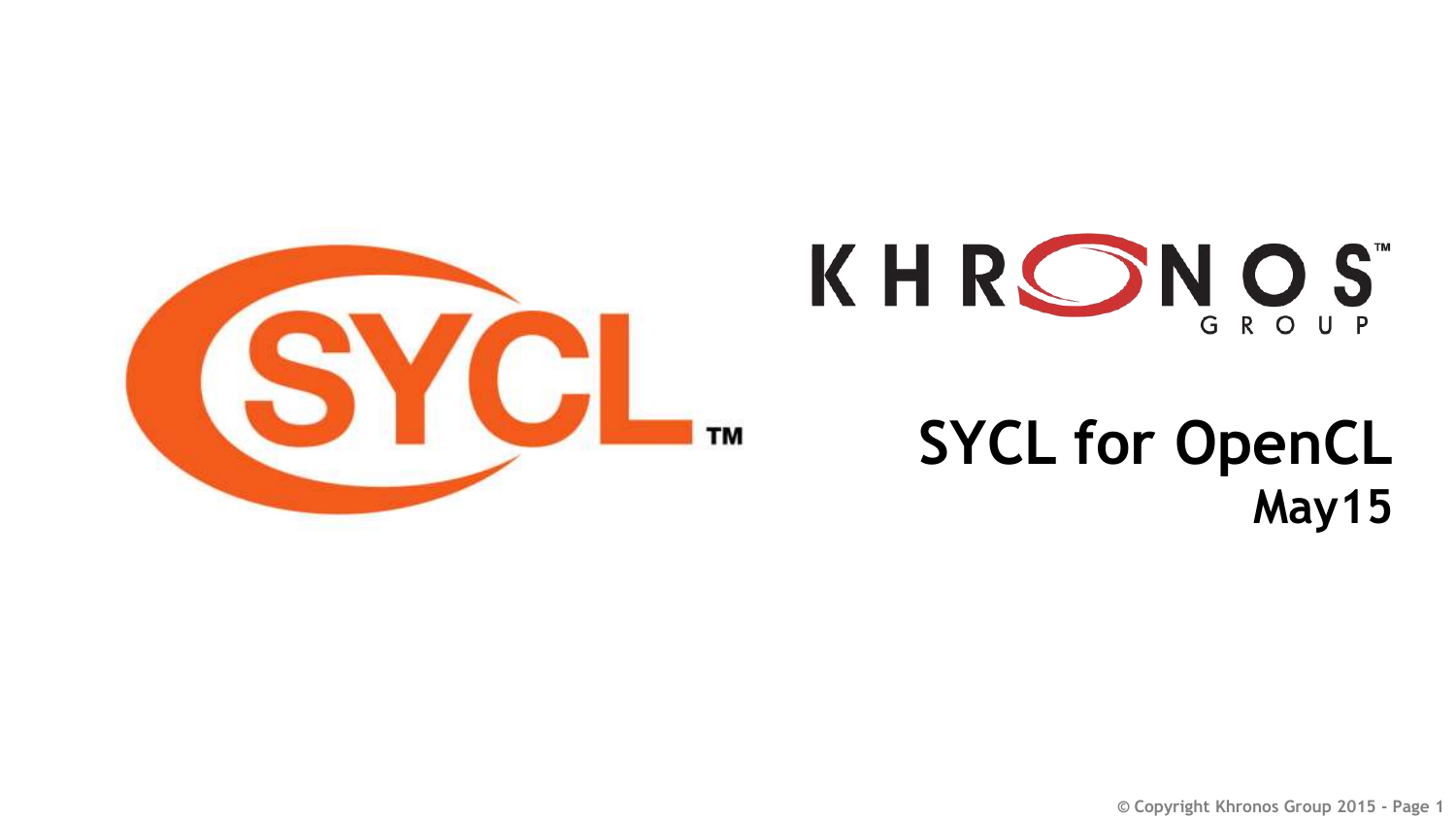# **SYCL for OpenCL - Single-source C++**

#### • **Pronounced 'sickle'**

- To go with 'spear' (SPIR)

#### • **Royalty-free, cross-platform C++ programming layer**

- Builds on concepts portability & efficiency of OpenCL
- Ease of use and flexibility of C++
- **Single-source C++ development**
	- C++ template functions can contain host & device code
		- e.g. parallel\_sort<MyType> (myData);
	- Construct complex reusable algorithm templates using OpenCL for acceleration
- **SYCL 1.2 Final spec released!**
	- At IWOCL in May 2014
- **Multiple implementations**
	- Including open source triSYCL from AMD
	- <https://github.com/amd/triSYCL>

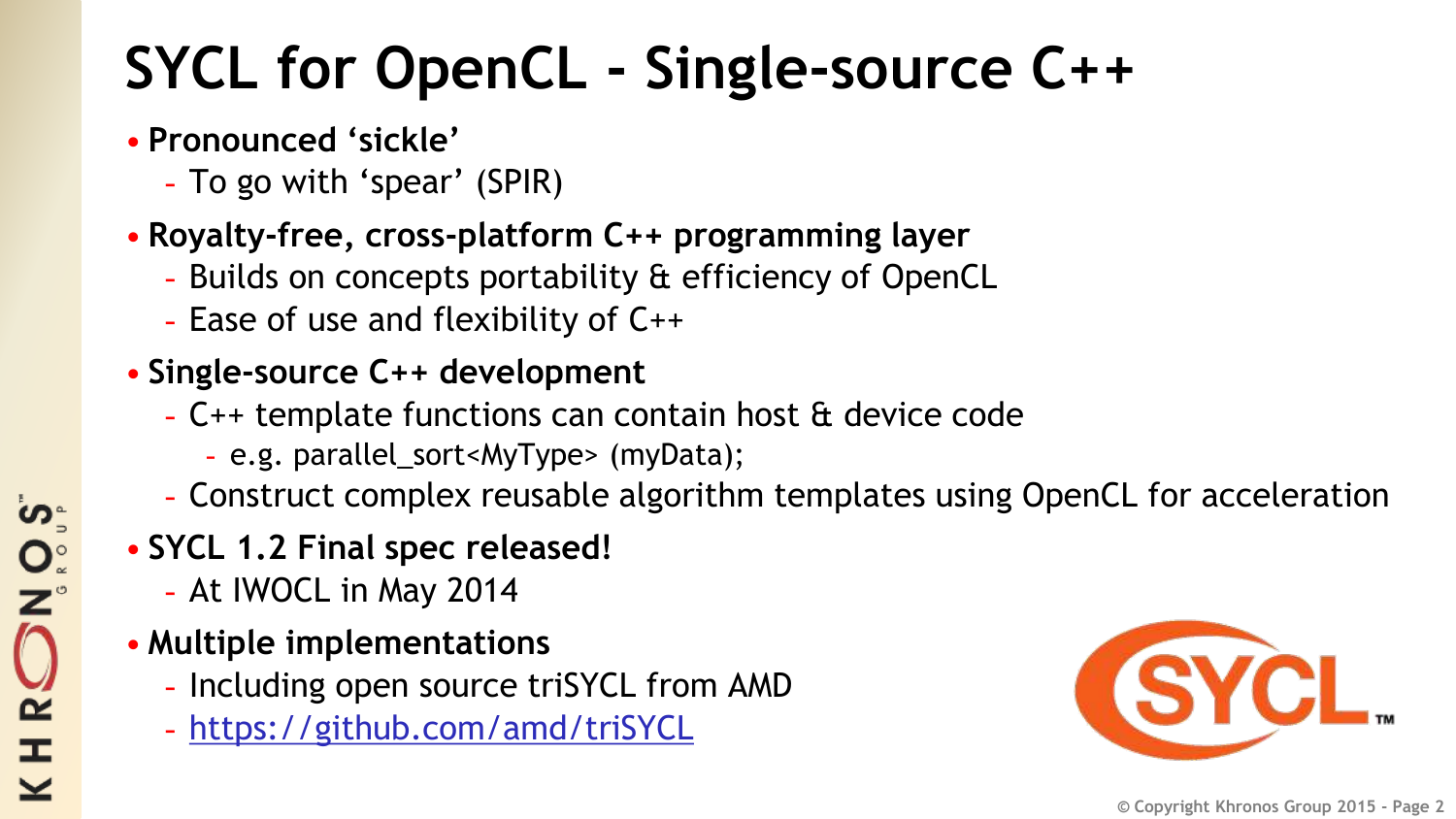## **OpenCL / SYCL Stack**



NOST KHRC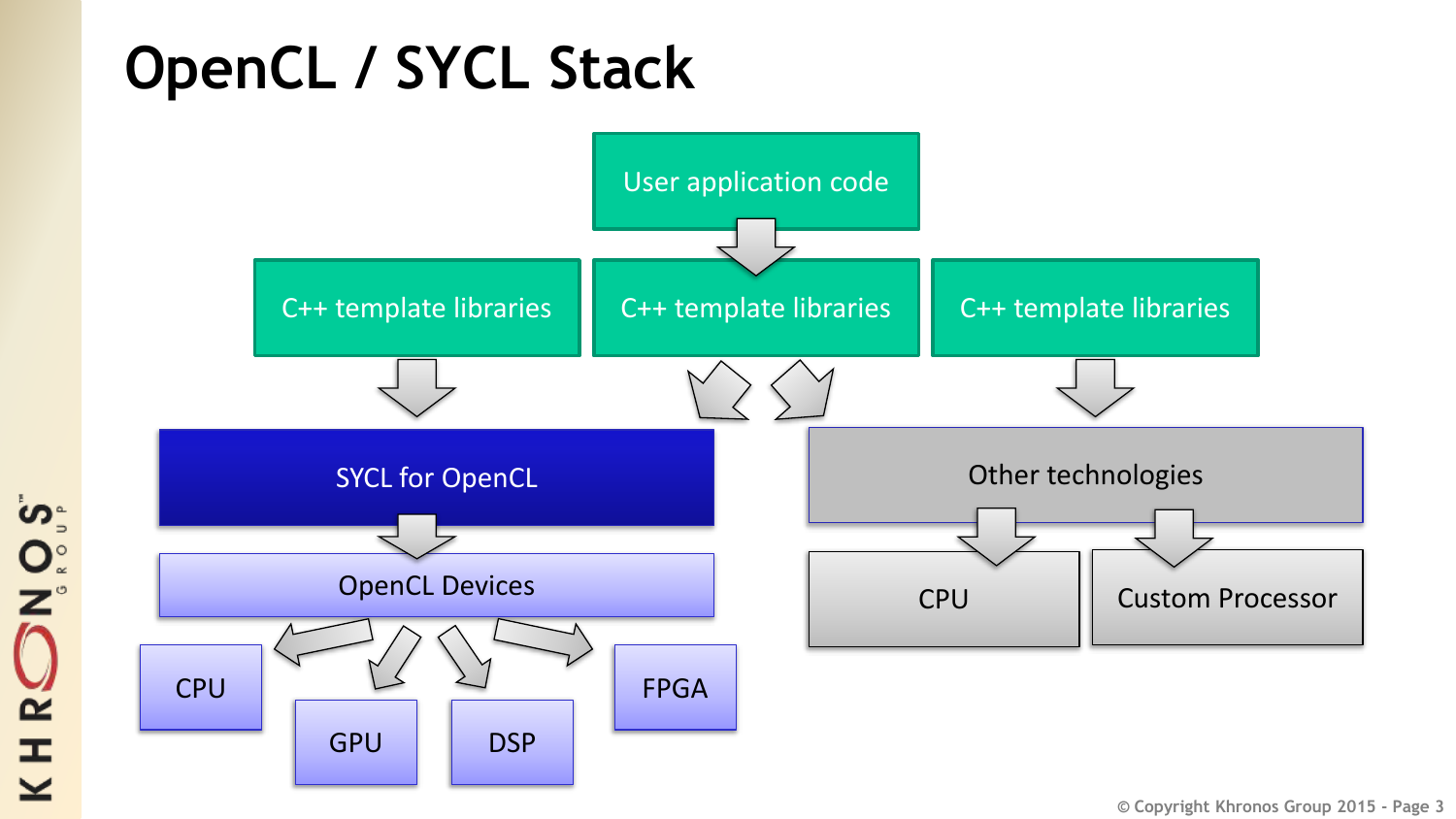### **Example SYCL Code #1**

```
#include <CL/sycl.hpp>
int main ()
{
….
    // Device buffers
    buffer<float, 1 > buf_a(array_a, range<1>(count));
    buffer<float, 1 > buf_b(array_b, range<1>(count));
    buffer<float, 1 > buf_c(array_c, range<1>(count));
    buffer<float, 1 > buf_r(array_r, range<1>(count));
    queue myQueue;
    myQueue.submit([&](handler& cgh)
    {
              // Data accessors
              auto a = buf_a.get_access<access::read>(cgh);
              auto b = buf b.get access<access::read>(cgh);
              auto c = buf c.get access<access::read>(cgh);
              auto r = \text{buf } r.get access<access::write>(cgh);
              // Kernel
              cgh.parallel_for<class three_way_add>(count, [=](id<> i)
                  {
                      r[i] = a[i] + b[i] + c[i];})
              );
          });
….
}
```
**NOST** O<br>H R H  $\geq$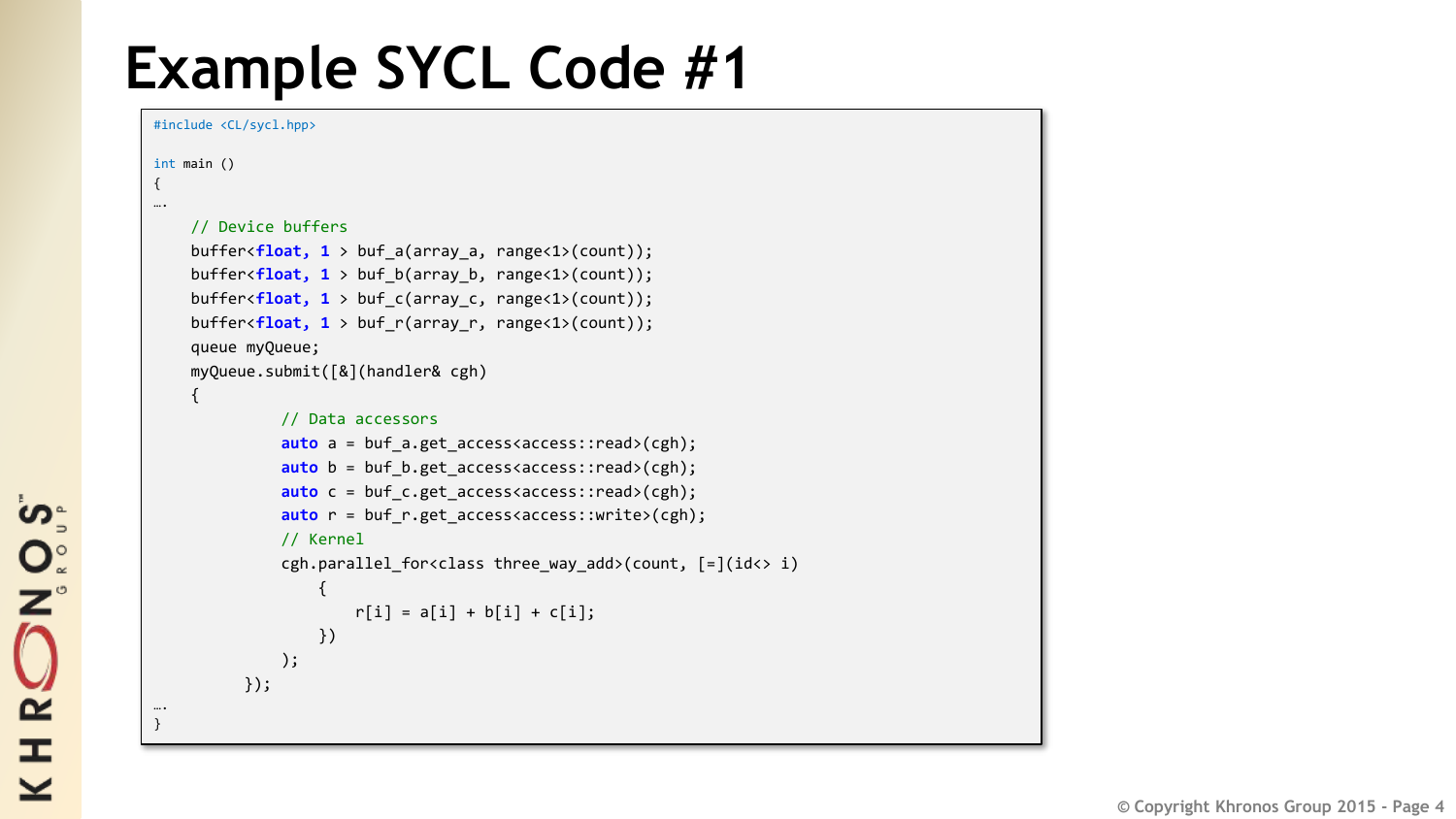### **Example SYCL Code #2**



S<br>S O N ONE

 $\overline{\underline{\mathbf{Y}}}$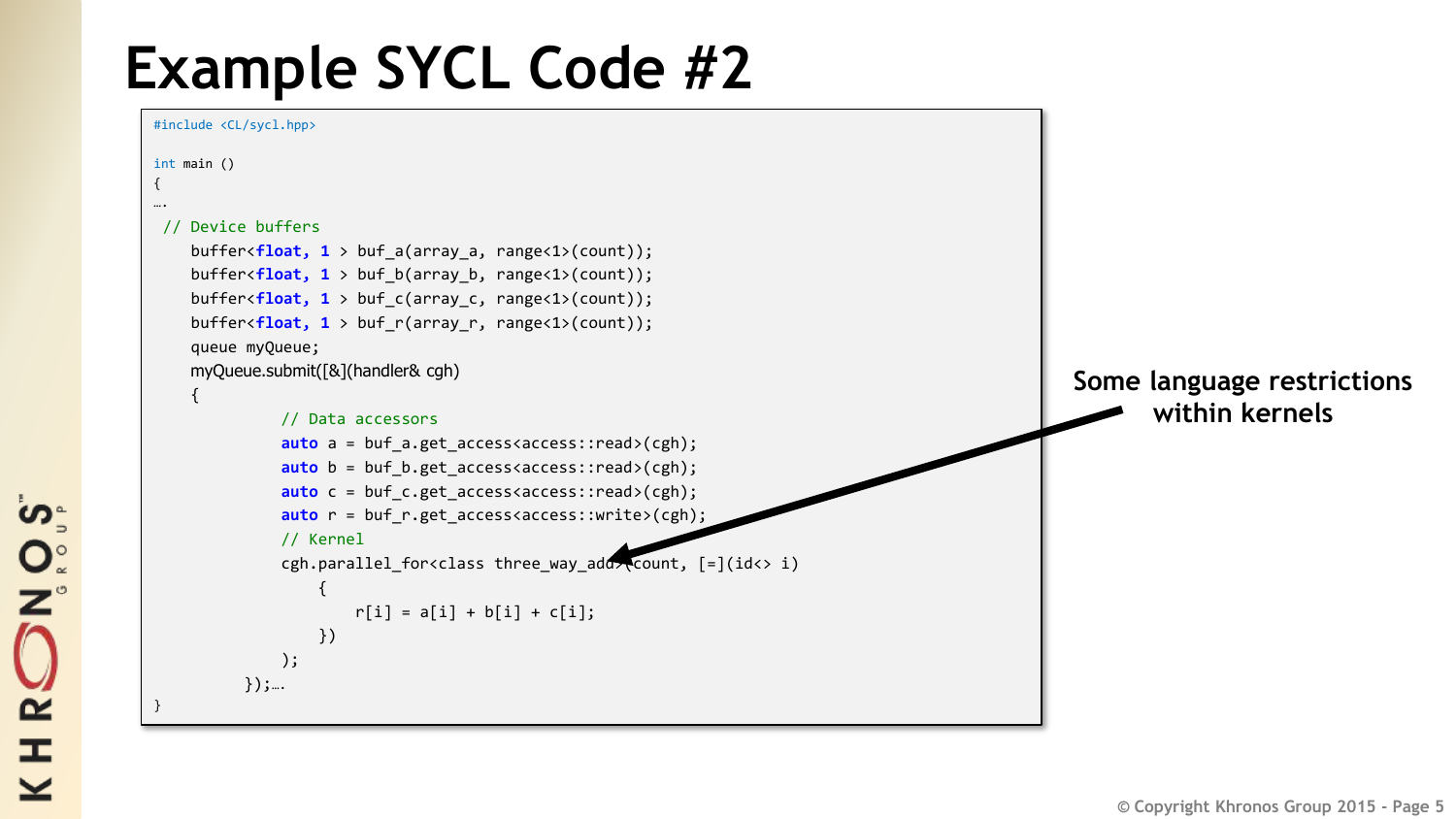### **Build Process Overview**

**SON** 

 $\tilde{\mathbf{z}}$ 

 $\pm$ 

 $\overline{\textbf{Y}}$ 



**© Copyright Khronos Group 2015 - Page 6**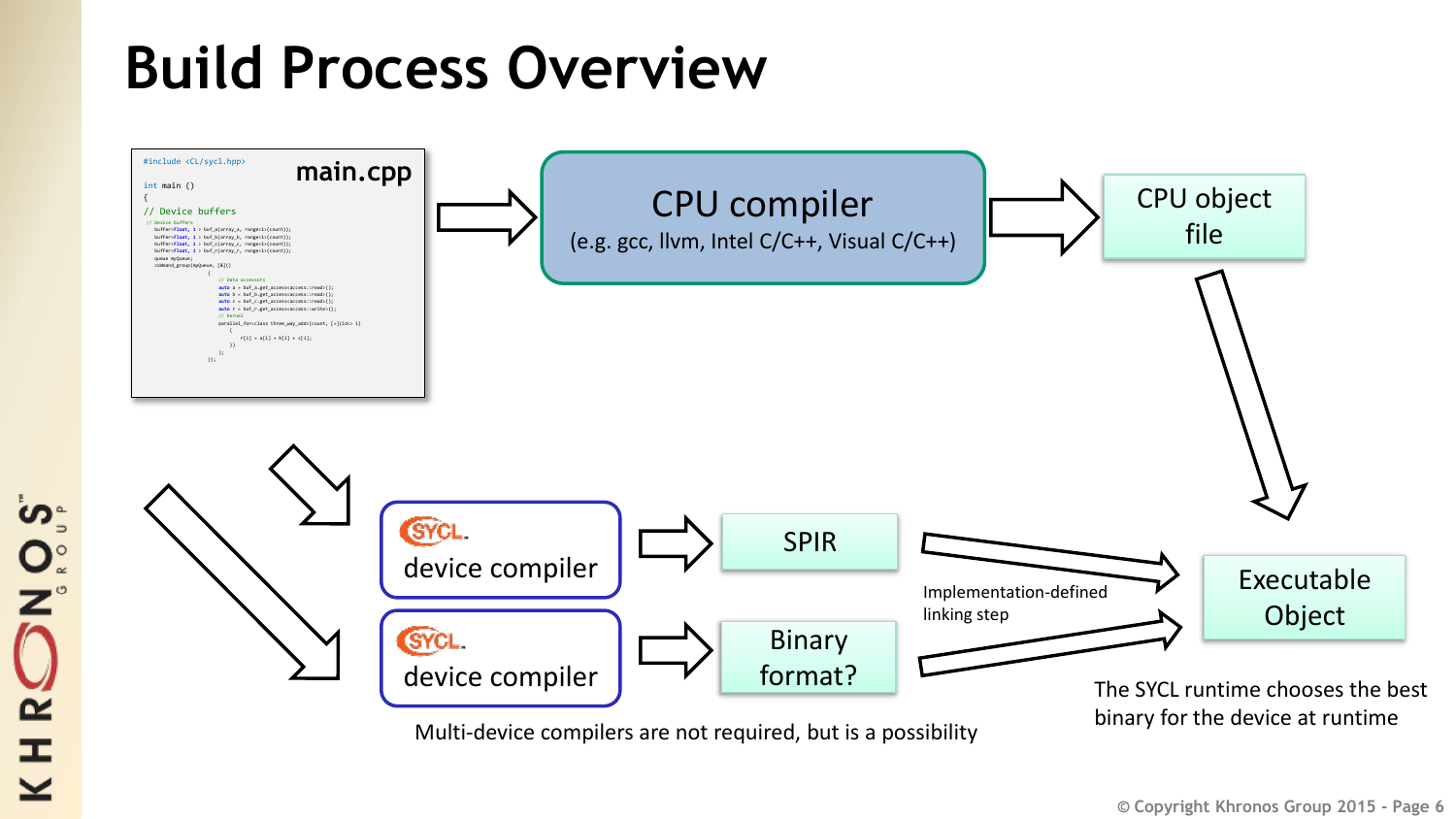# **Major talking points**

- **SYCL uses standard C++ with no language extensions**
- **Tasks, such as memory object creations, mapping, copies and kernel execution, are scheduled automatically**
	- Using SYCL allows for dependencies to be tracked automatically
	- Specifying data access rules reduces overheads, allows for efficient scheduling
- **Hierarchical Parallelism**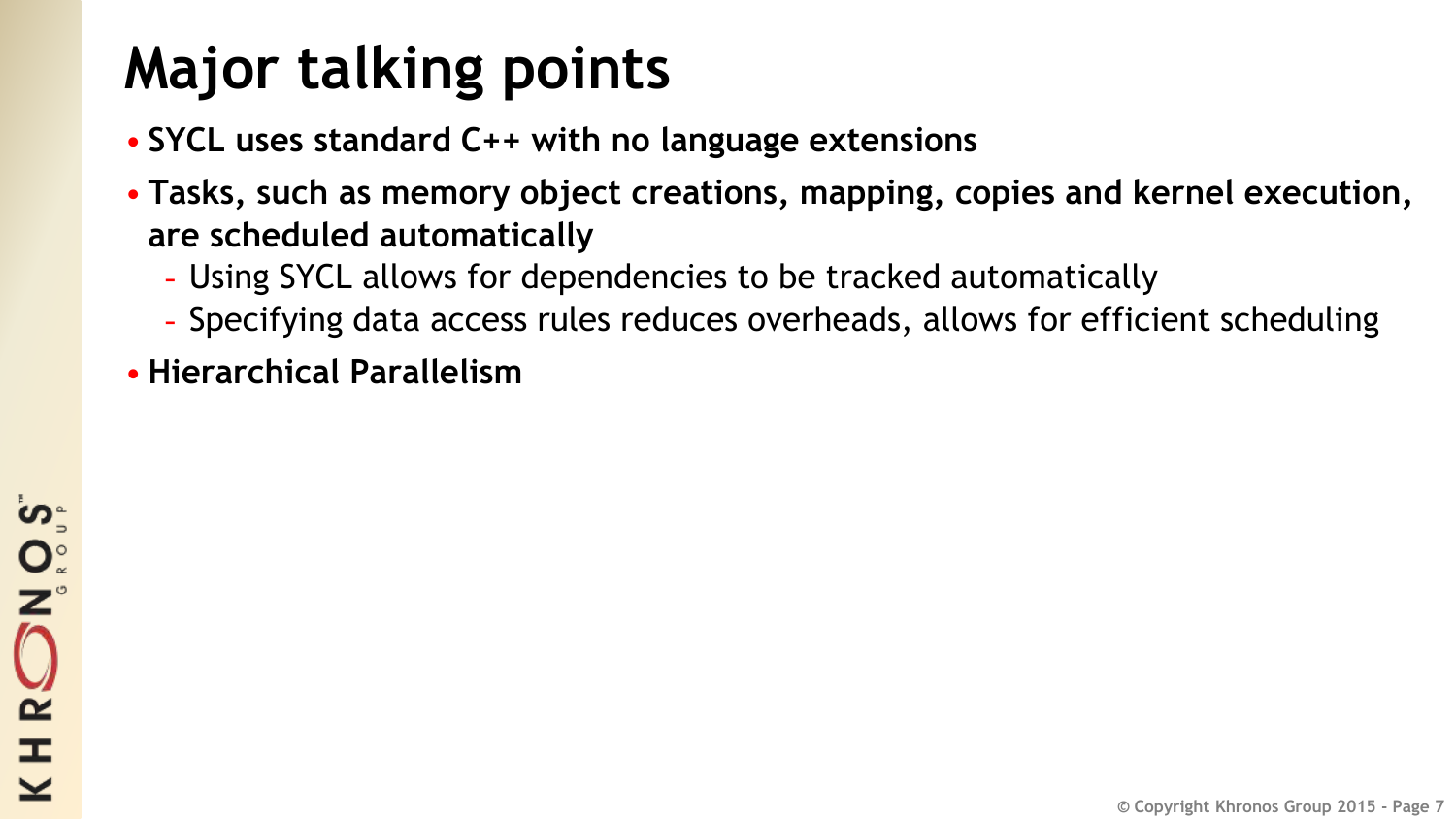

```
NOST
HRC
  \overline{\underline{\mathbf{Y}}}
```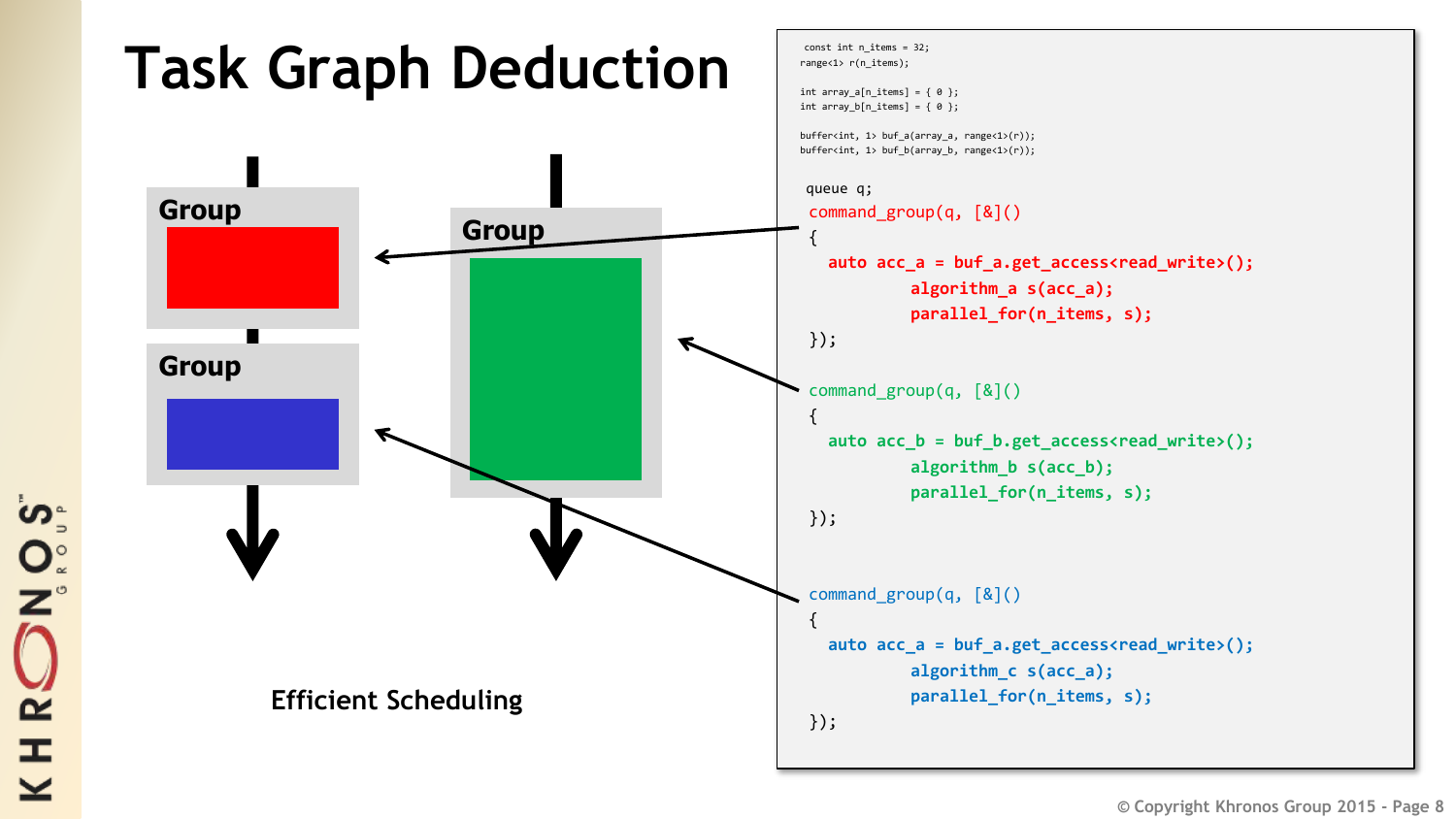## **Hierarchical Data Parallelism**

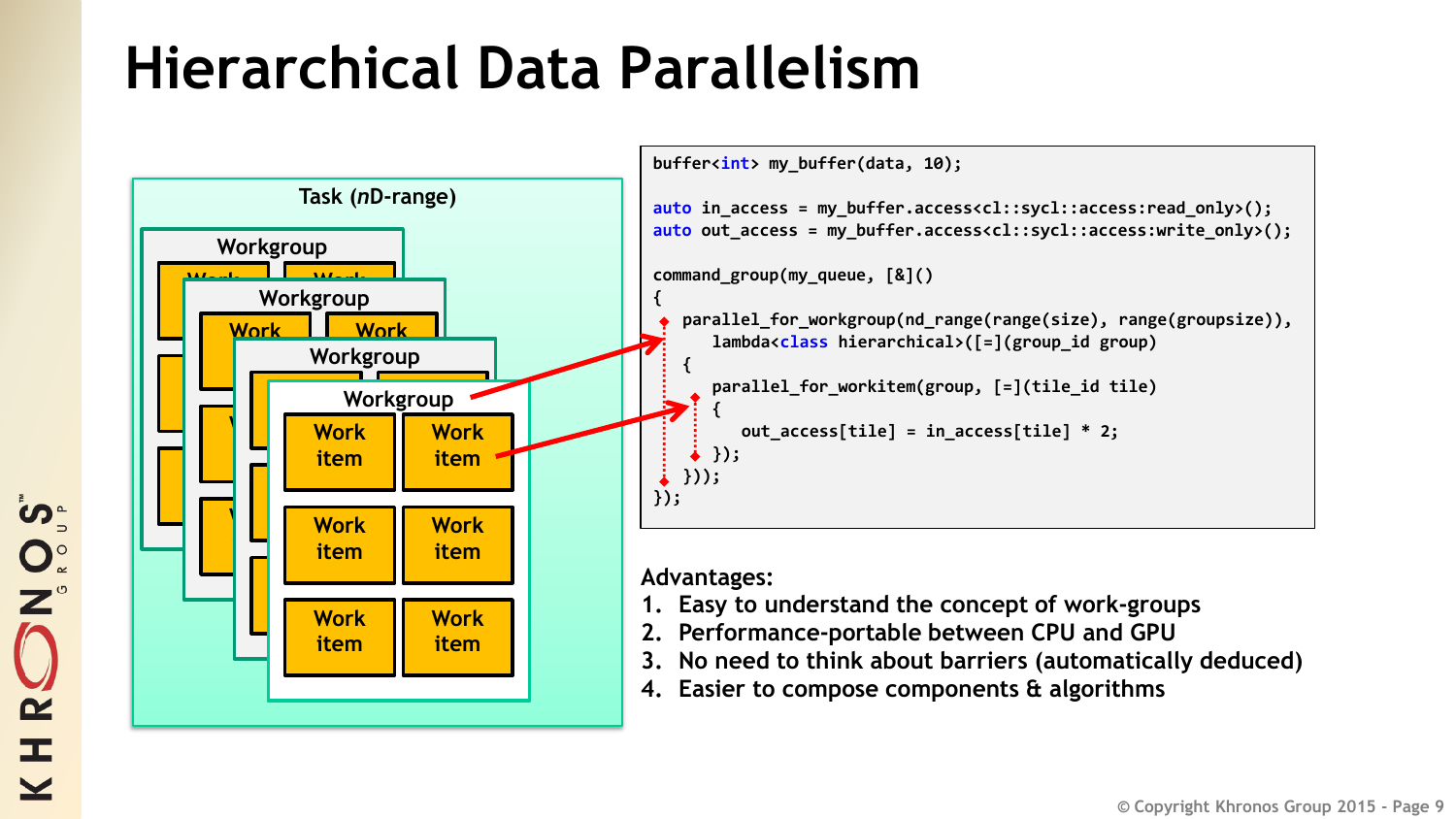# **What Does This Mean for Developers?**

- **Enables a standard C++11 codebase targeting multiple OpenCL devices**
	- As it's C++, a host CPU device implementation can be provided in headers
- **SYCL is cross-toolchain as well as cross-platform**
	- No language extensions, standard C++ compilers can build SYCL source code
- **Device compilers enable SYCL running on OpenCL devices** 
	- Can have multiple device compilers linking into final executable
	- Doesn't affect original source build
- **You could implement SYCL simply using C++ threads** 
	- All the synchronization, parallelism wins remain but running on CPU
	- No external dependencies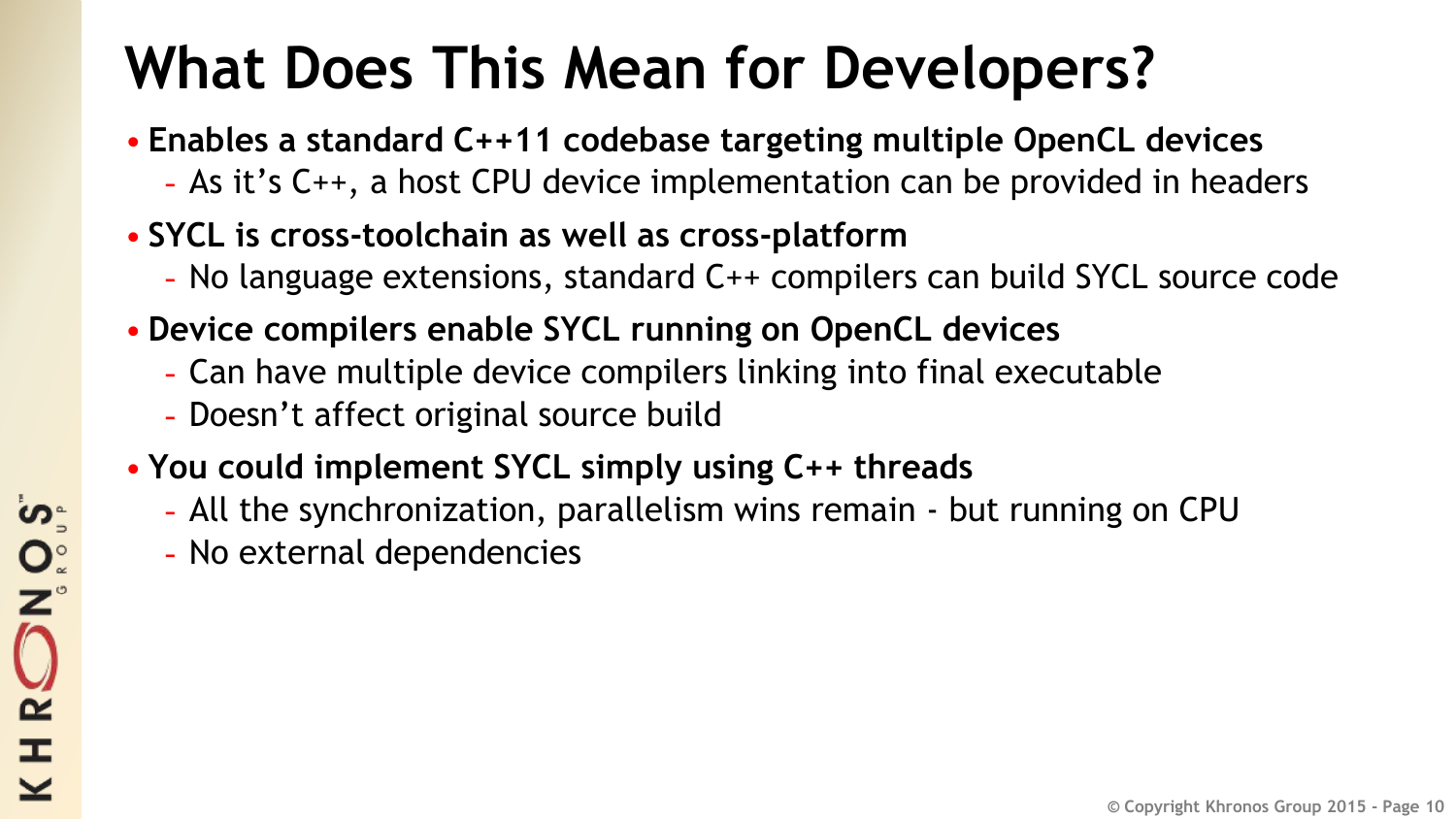# **What Does This Mean for Developers?**

- **Enables developers to move quickly into writing SYCL code**
	- Provides methods for dealing with targets that do not have OpenCL(yet!)
	- Has other development benefits…
- **A fallback CPU implementation is debuggable!**
	- Using normal C++ debuggers
	- Profiling tools also work on CPU device
- **Huge bonus for productivity and adoption**
	- Cost of entry to use SYCL very low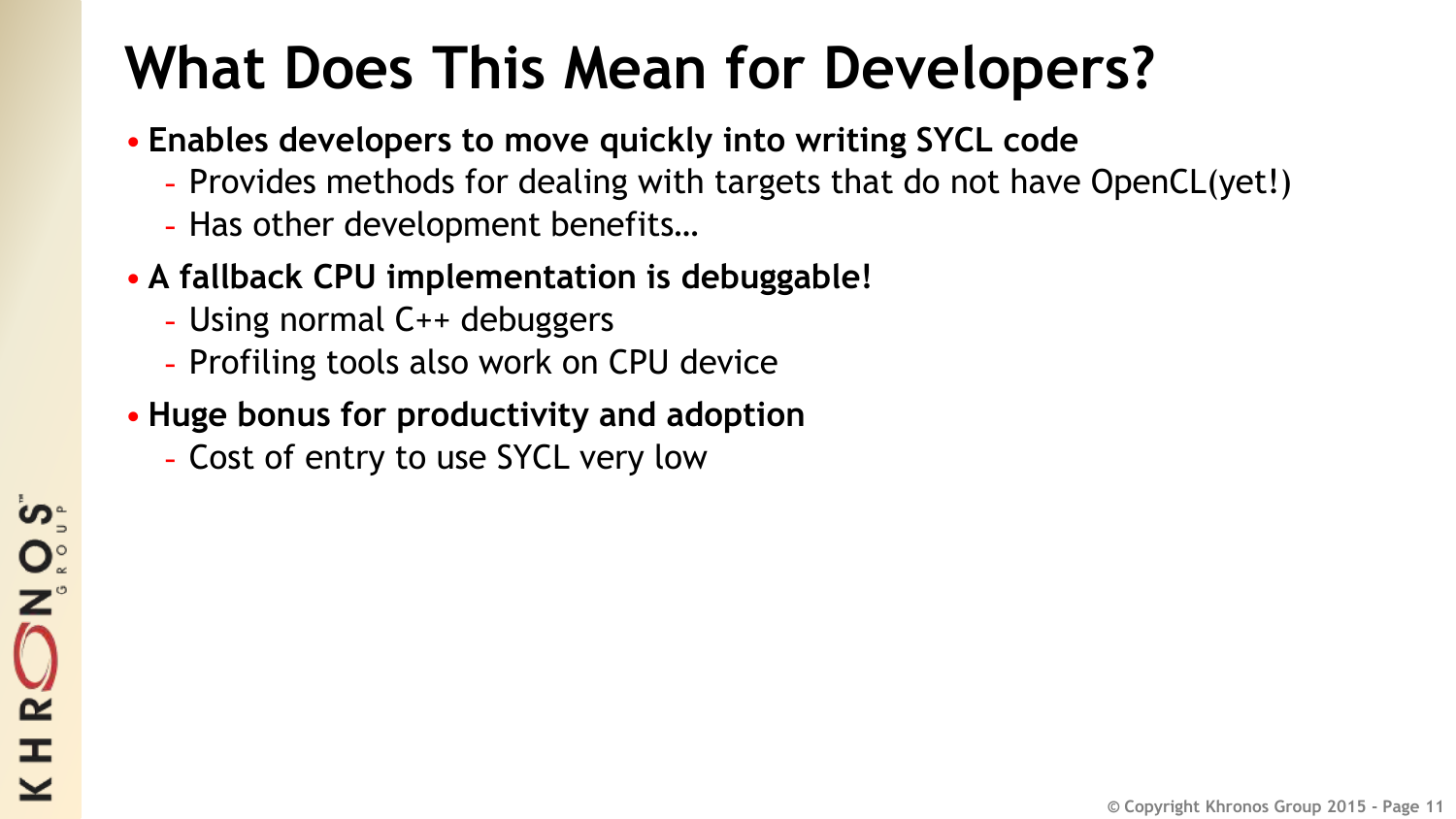# **OpenCL Features within SYCL**

- **Can access OpenCL objects from SYCL objects**
- **Can construct SYCL objects from OpenCL object**
- **Interop with OpenGL remains in SYCL**
	- Uses the same structures/types
- **Developers still have the ability to optimize at a low level should they need to**